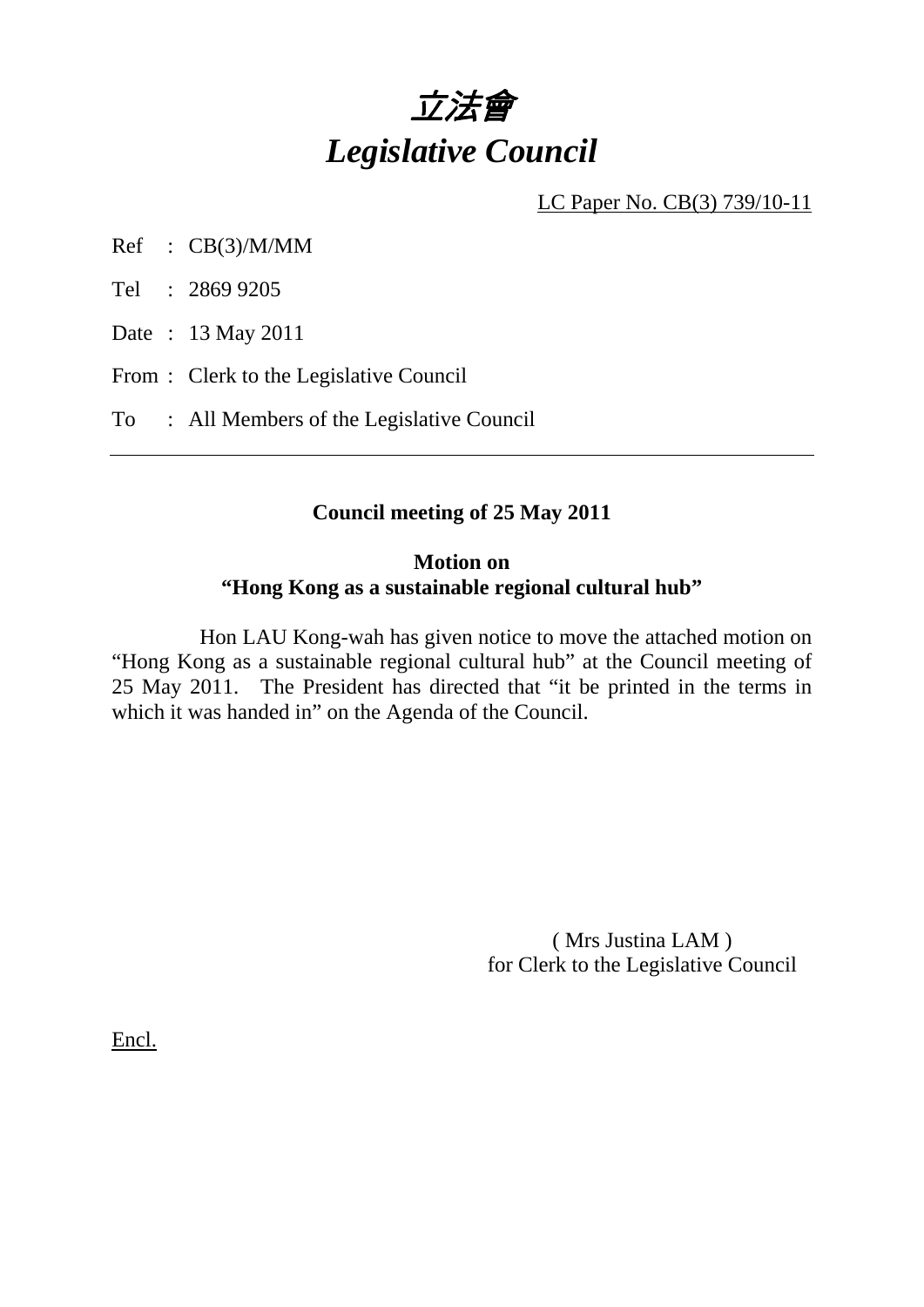### (Translation)

## **Motion on "Hong Kong as a sustainable regional cultural hub" to be moved by Hon LAU Kong-wah at the Legislative Council meeting of Wednesday, 25 May 2011**

## **Wording of the Motion**

That the West Kowloon Cultural District Authority ('WKCDA') has designated a conceptual plan as the master plan for developing the West Kowloon Cultural District ('WKCD'), and the authorities will launch the Stage 3 Public Engagement Exercise in summer this year to consult the public on the development plan of the WKCD; whether the WKCD can develop into a first-class arts and cultural facility in the world will largely depend on Hong Kong's overall cultural development, and whether we can seize the opportunity presented by the WKCD to upgrade people's cultural qualities as well as artistic tastes, so as to establish Hong Kong's cultural edge and status; in order to build Hong Kong into a sustainable regional cultural hub, this Council urges the Government to:

Perfection of framework and policies-

- (a) explore the establishment of a cultural and education bureau to co-ordinate the policies and resources presently scattered among other government departments, and explore and formulate territory-wide and regional policies as well as development strategies for culture and the arts;
- (b) enhance the professional composition of the Advisory Committee on Arts Development and its function as a think tank;
- (c) formulate a checklist with culture and arts as the core to assist various government departments in giving more attention and consideration to the needs of local culture and arts in the process of policy evaluation and project implementation;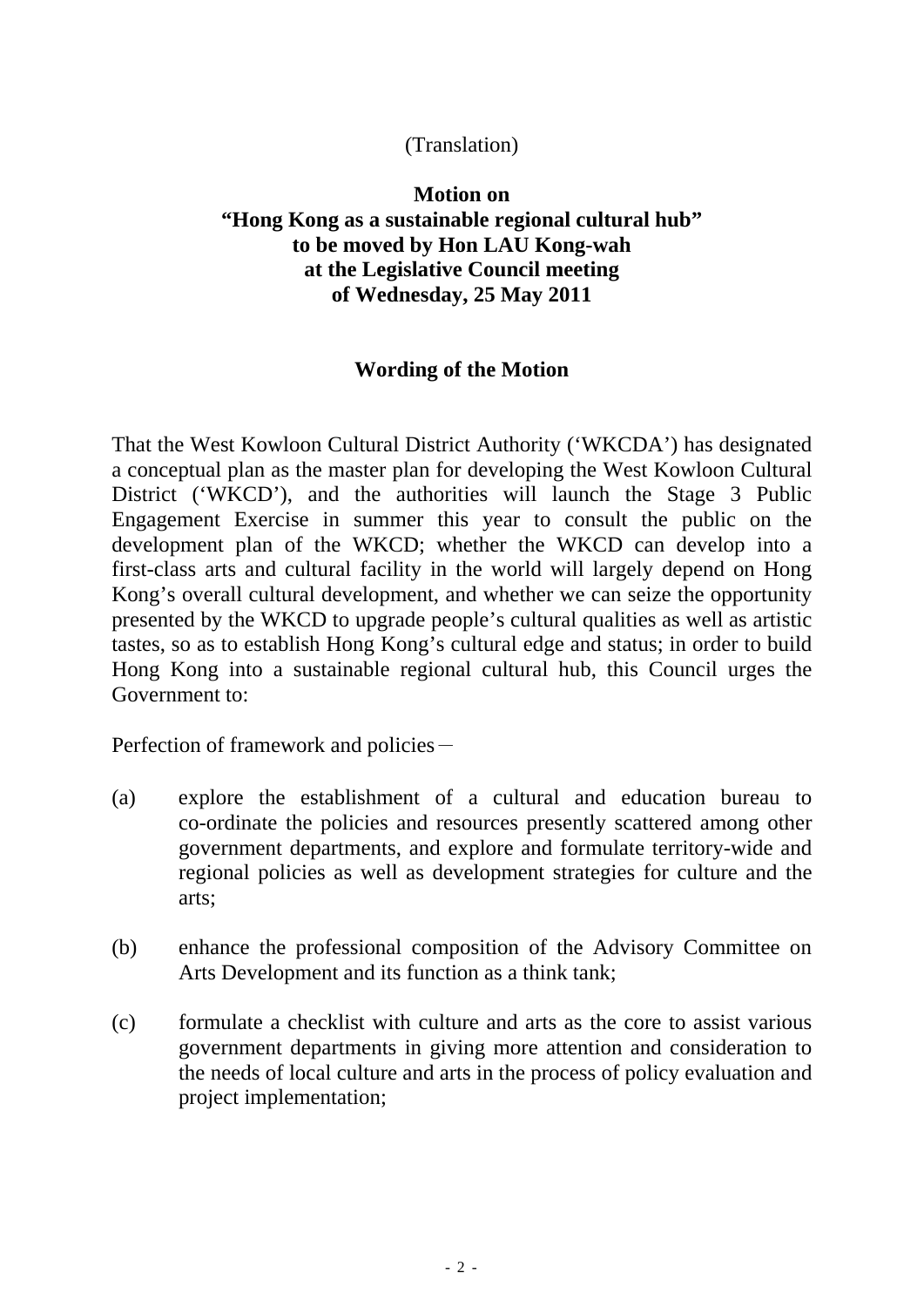Resources allocation and market development-

- (d) increase participation and investment in culture and arts by requiring the Government and major public bodies to spend 1% of the construction expenses of their public works projects on public arts;
- (e) provide major performing arts groups with venues that suit their needs and financial support, so as to foster their sustainable and healthy development and drive the upgrading of Hong Kong's overall cultural level;
- (f) assist in building a vibrant cultural and arts market, and allocate resources to train talents of the relevant industries, and attract more people to participate in the relevant intermediary industries and professional services;
- (g) enhance support for young art workers, so as to encourage more young people to join cultural and artistic industries;
- (h) promote arts popularization, with a view to enlarging Hong Kong's arts appreciation population;

Facility and space enhancement $-$ 

- (i) establish regional cultural and arts resources centres in various districts, so as to more effectively foster the promotion and education on traditional folklores, festivals and customs in the districts, encourage the development of budding arts talents and provide room for community activities;
- (j) through various policies, encourage private developers to provide cultural and arts facilities, and flexibly utilize the existing district resources for increasing the number of cultural and arts venues, so as to progressively form a cultural ambience in society;
- (k) open more public space to street performers, so as to enable performing arts to enrich streets in Hong Kong, and relax the existing legislation on street performances, so as to encourage public arts to enter the communities;